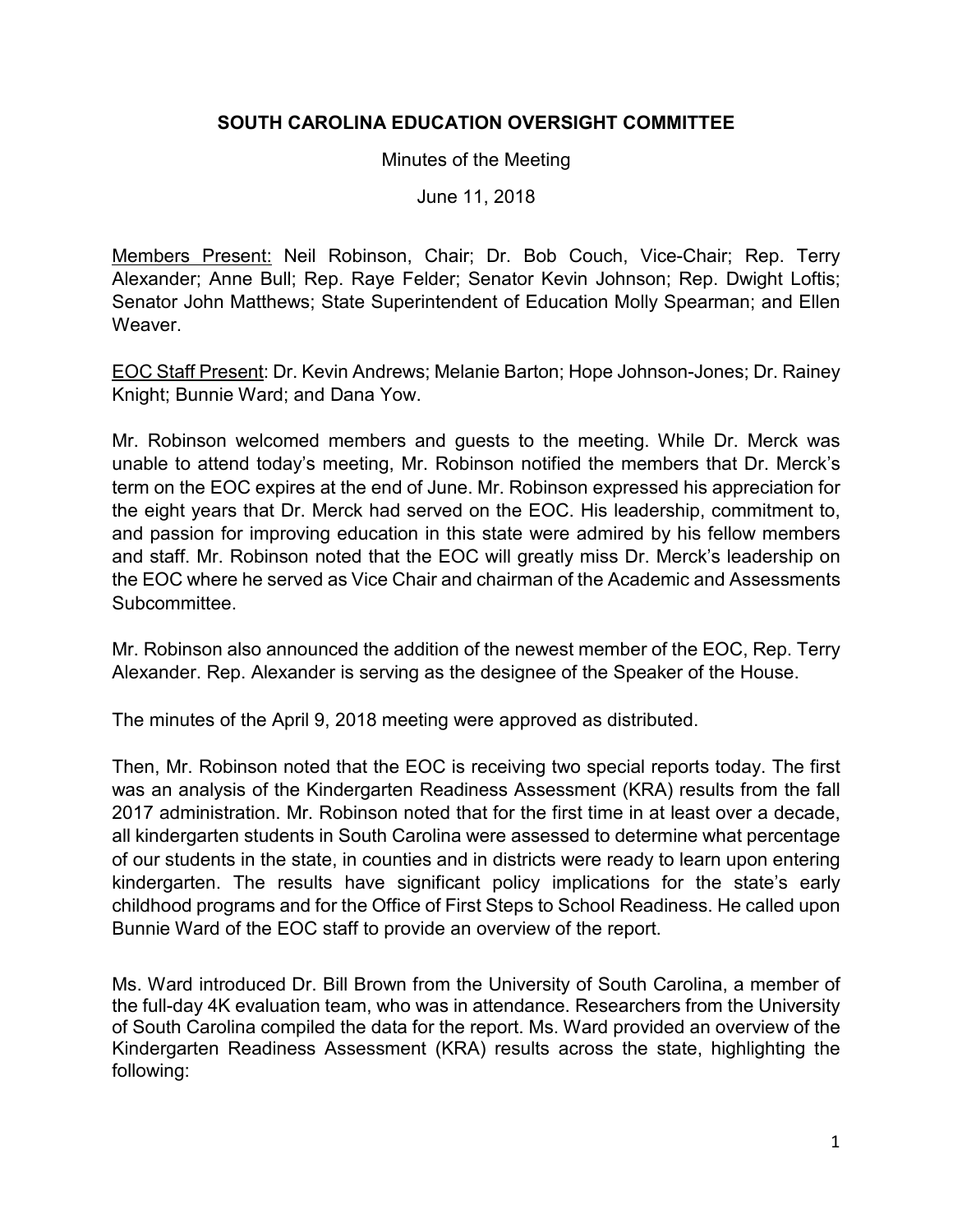- Statewide, about 36% of the children were at the KRA Demonstrating Readiness level. There were 33 districts that met or surpassed the overall state average for Demonstrating Readiness.
- Statewide, 31 percent of kindergarteners reached the Demonstrating Readiness level in mathematics, representing the domain with the lowest percent of students at the Demonstrating Readiness level.
- Statewide, 48 percent of kindergarteners were at the Demonstrating Readiness level in Physical Development and Well-Being, the domain with the highest percent of students at the Demonstrating Readiness level.
- Among White children, about 44 percent performed at the Demonstrating Readiness level, while 27 percent of African-American children and 22 percent of Hispanic children were at that level.
- Kindergartners who were identified as having attended a full-day 4K program in a district or private child care center that participated in the Child Early Reading Development and Education Program (CERDEP) performed at similar levels across the KRA levels of readiness as those from non-CERDEP districts.
- Thirteen districts met or surpassed the state average on every KRA domain: Anderson 4, Charleston, Clarendon 1, Dillon 3, Dorchester 2, Fairfield, Georgetown, Greenwood 52, McCormick, Richland 2, SC Public Charter School District, York 2 and York 4.

Members, including Dr. Couch and Sen. Johnson, raised questions about some districts' KRA results where a significantly greater percentage of students demonstrated kindergarten readiness as compared to the percentage of third graders meeting state standards in English language arts and mathematics. Superintendent Spearman noted that, with the second year of implementation of the KRA, classroom teachers will receive additional training in how to assess students. Rep. Loftis asked about the scope of the evaluation and expressed concerns raised by school districts regarding the usefulness of the assessment for results for improving instruction and informing parents. Other legislative members, including Rep. Alexander and Sen. Johnson, reinforced the importance of the state using the results of the assessments to improve early learning opportunities for all children, but especially children in poverty and Hispanic and Africa-American children. Superintendent Spearman noted that, with the second year of implementation of the KRA, classroom teachers will receive additional training in how to assess students. Staff suggested that districts and community leaders, namely local First Steps County partnerships, should use the results to identify needs and services much like the Spartanburg Academic Movement is doing.

Sen. Matthews asked if schools or the state were tracking children from kindergarten through grade 3. Superintendent Spearman noted that some districts are monitoring students over time. Rep. Felder asked if the students who took the KRA in kindergarten would be assessed using another instrument during the fall of their first grade year to measure academic progress. Ms. Ward responded that students would not be assessed statewide until third grade; however, districts administer formative or diagnostic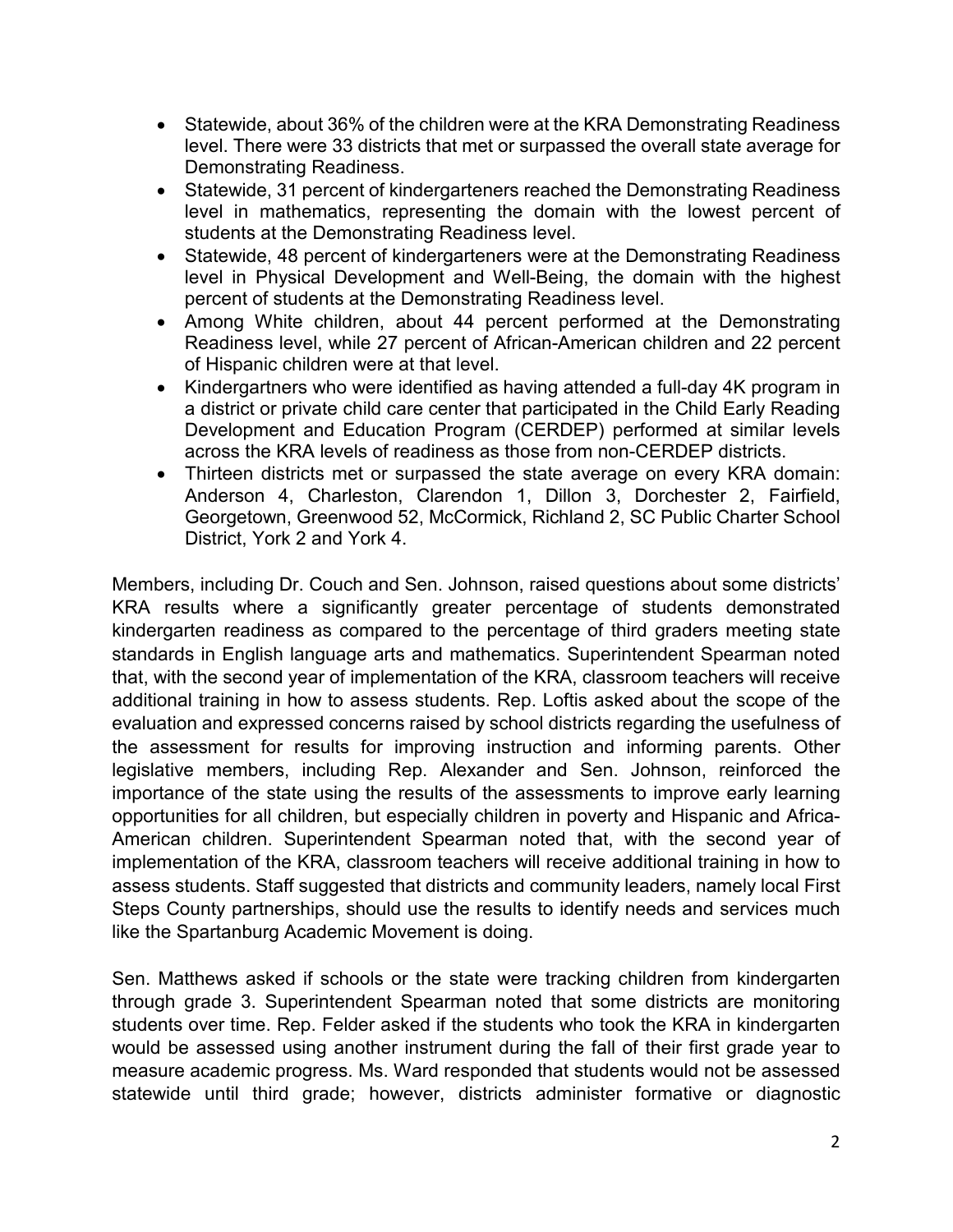assessments annually. The results of those assessments are not collected or reported statewide. Dr. Mathis, Deputy Superintendent of the Division of College and Career Readiness at the South Carolina Department of Education, noted that districts will receive professional learning opportunities on the Early Learning Standards as well.

There being no additional questions, the report was accepted as information.

Mr. Robinson then called upon Ms. Barton to discuss the report on Aid to Districts Technology conducted pursuant to Proviso 1A.84 of the 2017-18 General Appropriation Act. Ms. Barton explained that the General Assembly appropriated \$12.0 million in EIA funds to school districts to improve external and internal technology infrastructure and to increase one-to-one computing initiatives in schools. By proviso the EOC is to report to the K-12 School Technology Initiative Committee on how the districts expended the funds. The EOC staff surveyed all districts between March 20 and April 30 and asked school district business or finance staff to complete a survey documenting how the district projected to expend or carry forward funds appropriated in the current fiscal year. All districts responded to the survey.

School districts reported having \$22.0 million in funds for technology, which included state appropriations and \$10.4 million in funds carried forward from the prior fiscal year to the current. Of these available funds, districts will expend 81% in the current fiscal year and carry forward 19% into the subsequent fiscal year. Of the expenditures, 54% will be used to expand or develop 1:1 computing initiatives, 22% on improving internal connections; 2% on improving external connections and 22% on non-approved expenditures. These non-approved expenditures were reported by twelve districts that did not receive waivers from the K-12 School Technology Initiative Committee to expend funds for expenditures that are not expressly authorized in the proviso or in the 2017-18 Funding Manual published by the South Carolina Department of Education. Sen. Johnson asked if there were any repercussions to these twelve districts, and Ms. Barton responded that she was aware of none. Rep. Loftis asked about the status of including 4K enrollment in the E-rate formula for reimbursement. Ms. Barton noted that 77 districts reported filing for E-rate reimbursements. Ms. Bull asked for an explanation of why some districts do not file for Erate reimbursements. Ms. Barton responded that some districts with low poverty indices may not file for E-rate while others may have met their E-rate reimbursement levels.

There being no additional questions, the report was accepted as information and will be forwarded to the K-12 School Technology Initiative Committee.

## Subcommittee Reports:

Academic Standards and Assessments Subcommittee: Due to Dr. Merck's absence, Mr. Robinson, who serves as Vice-Chair of the Subcommittee, provided the report which included two action items.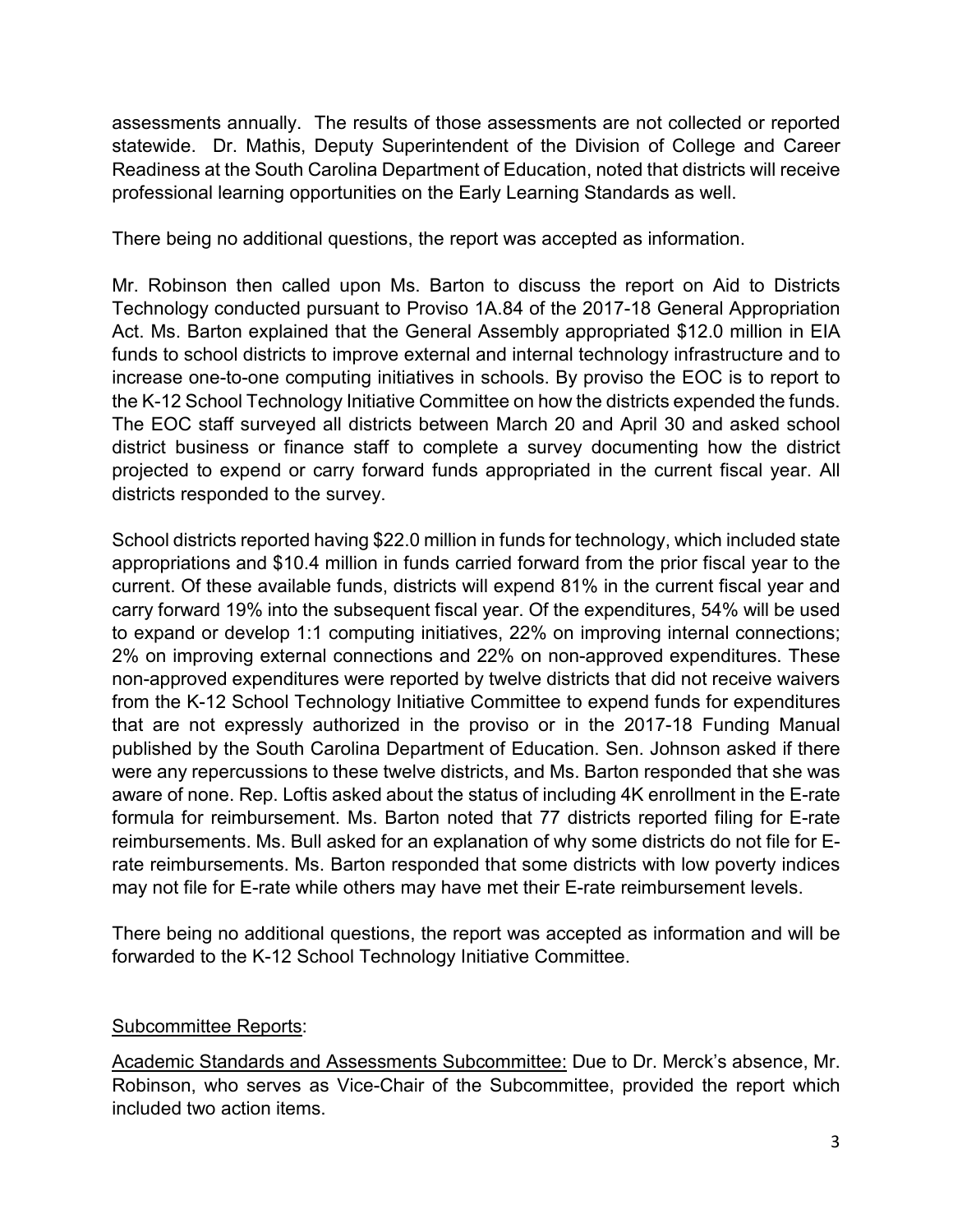The first action item was approval of industry credentials for defining career ready students in the accountability system.

In the consolidated accountability system for South Carolina that was approved by the EOC last December and by the US Department of Education on May 3, 2018, a Career and Technology Education (CTE) completer who earns a national or state industry credential is deemed "career ready" for the purpose of measuring the percentage of college and career ready students in a high school. There are other metrics that define career ready including students who earn a Silver or better on a career readiness assessment, who earn a score of at least 31 on the ASVAB, or who complete a stateapproved work-based learning program.

As explained by Mr. Robinson, industry credentials are vital to ensuring that students have the technical skills needed for available jobs in the state. At the time of the EOC's approval of the metric, the EOC did not have a list of which credentials would be counted; however, the EOC insisted that the business community should make that determination.

Mr. Robinson commended the work of the Department of Education and business interests throughout the state. Since December, the SC Department of Education along with the Career and Technical Education educators from across the state, the SC Chamber of Commerce, the Department of Commerce, the EEDA Coordinating Council, and the Coordinating Council for Workforce Development have reviewed and vetted what is before the EOC today – a list of 130 assessment/certification/industry credentials which, if earned by a CTE completer, will be one metric in our state's accountability system that defines a "career ready" high school graduate for purposes of the 2018 school report card. The credentials are by career cluster and include the certifying agency or industry along with a column that denotes examples of businesses that "support" the credential.

The subcommittee is also asking the EOC to approve an additional 34 credentials for use in the 2018-19 school year for the 2019 school report card. This list of 34 will be forwarded to the Coordinating Council for Workforce Development and the EEDA Coordinating Council for their consideration as well. Finally, it would be the recommendation of the Subcommittee that a formal review process be established by which credentials will be added and deleted from this list pending the workforce needs of our state. Career and Technical Education Centers and businesses must at least annually or biennially review the list and offer additions or changes.

Since these recommendations come as a subcommittee recommendation, Mr. Robinson opened the floor to questions and discussion. Rep. Felder noted how important this information is to parents who want to know what credentials will enable their children to become employable. Rep. Loftis commented that he was pleased to see certifications included that deal with construction, considering the great need that home builders in the state have. Superintendent Spearman noted the grass-roots efforts that went into developing the list.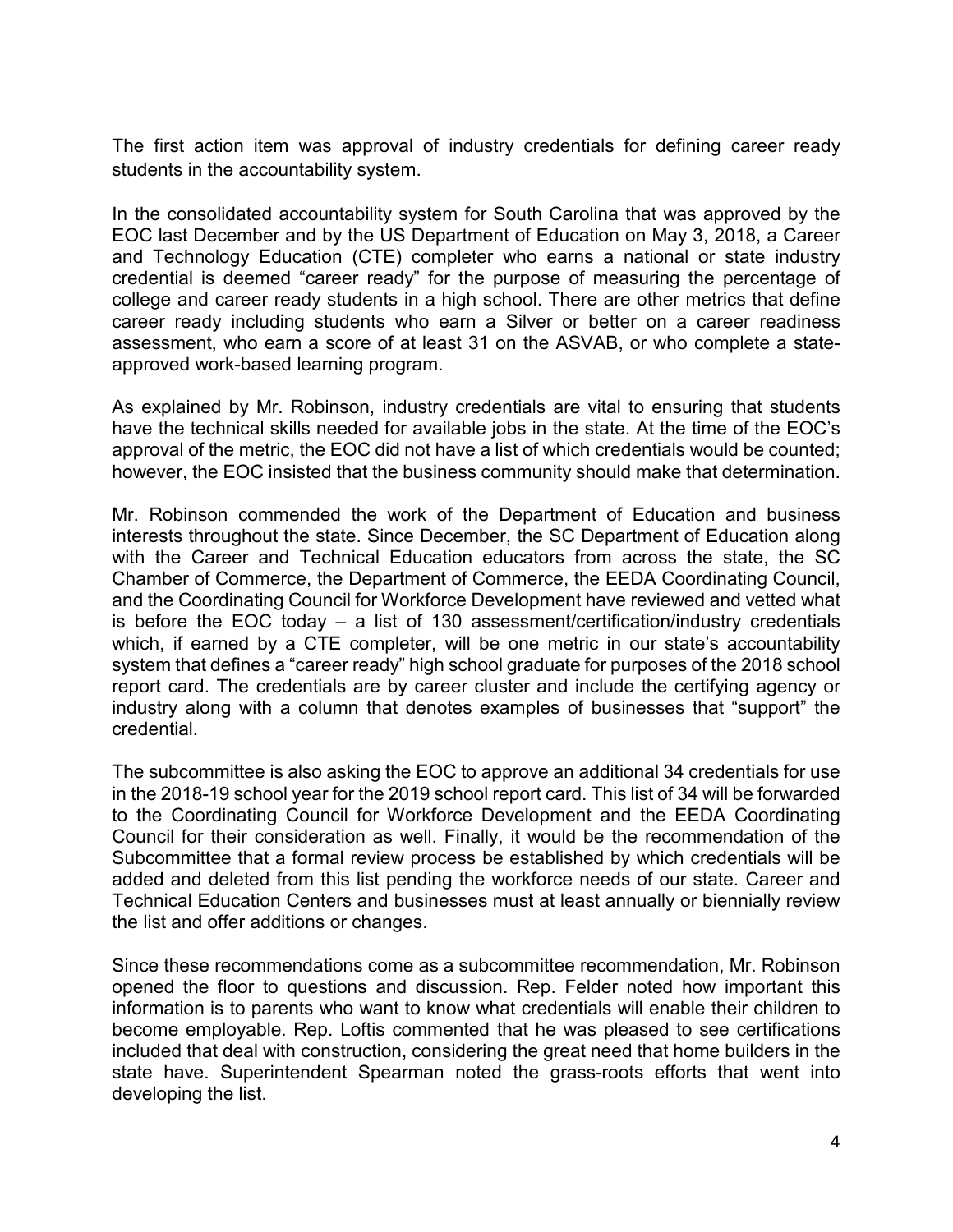Rep. Alexander asked about the definition of military-connected students. Mrs. Barton responded there is a federal definition for districts to receive impact aid, but militaryconnected students are primarily identified by their parents and guardians when they selfreport their status in response to district requests to complete impact aid forms. Districts are incentivized to report military-connected students since they may receive federal impact aid funds.

There being no further discussion, the committee voted unanimously to accept the Subcommittee's three recommendations.

Mr. Robinson then explained the next action item, Guidelines for eLearning for School Make-up Days. Because the General Assembly is still working on the state budget for Fiscal Year 2018-19. The two bodies – the House and Senate – have two very different approaches to the issue of how to use eLearning days for school make-up days. Under one proviso, 1A.86., the EOC would be responsible for implementing a pilot program that includes online or virtual instruction. The Senate authorizes the Department to approve districts wanting to use alternative methods, including online or virtual instruction, up to three days of school make up time. If the House version of the budget passes, then the EOC wanted to be ready to approve districts to participate in an eLearning pilot. To this end, the subcommittee is recommending approval of guidelines to be used for districts participating in the pilot. These guidelines were developed with input from Anderson School District 5, the district that presented at the last EOC meeting about their technology capabilities and this initiative, and with consideration of the guidelines used by the state of Indiana.

The Subcommittee recommends that the full EOC approve guidelines to identify up to five school districts, with Anderson 5 being one of the districts selected, for inclusion in a pilot program to use eLearning for school make-up days.

Mr. Robinson asked for questions or discussion about the action item. There being none, the Committee voted unanimously in favor of the subcommittee's recommendations.

EIA and Improvement Mechanisms Subcommittee: Dr. Couch noted that the Subcommittee met on May 21, 2018 and is recommending that the EOC approve three annual reports that are required by state law.

The first was the annual report on the performance of military-connected students required by the South Carolina Military Family Quality of Life Enhancement Act. Annually the EOC is required to provide a comprehensive annual report concerning the performance of military connected children. The report must address, at a minimum, the attendance, academic performance and graduation rates of military-connected students.

Dr. Couch highlighted the following findings from the report:

• As a state, South Carolina continues to underreport the number of militaryconnected students, but the difference in numbers reported at the state and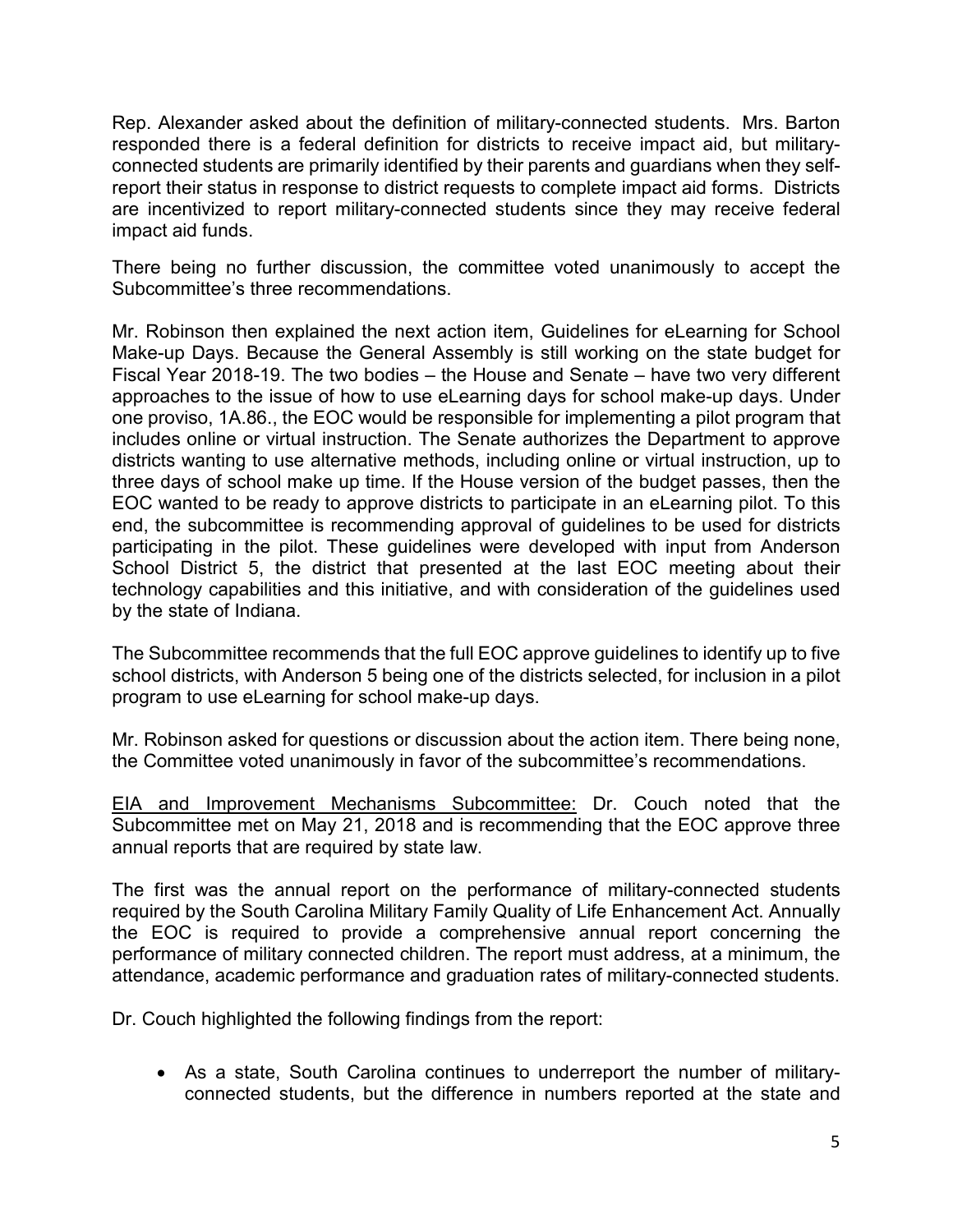national level is closing. Over the past two years, there has been a 23% increase in the number of military-connected students reported in PowerSchool.

- Districts report that there were 14,070 military-connected students enrolled in public schools in 2016-17, approximately 90% of the students attend one eleven school districts.
- Military-connected students continue to outperform their peers on stateadministered standardized tests as measured by their performance during the 2016-17 school year. For example, on SC READY, in English language arts, 57.7% of third grade military-connected students scored "Meets or Exceeds Expectations," compared to 42.1% of their peers who scored "Meets" or Exceeds Expectations." In math, 70.8% of military-connected students scored "Meets or Exceeds Expectations" and 52.5% of their peers scored "Meets or Exceeds Expectations," representing an 18.3% difference. The most significant variation is in the eighth grade Science test. While 49.5% of the state's eighth graders scored "Meets or Exceeds Expectations" in science, almost 62% of militaryconnected students scored "Meets or Exceeds Expectations," representing a 12.4 increase above the state average.
- The high school graduation rate for military-connected students, including students whose parents were in the National Guard and US Reserves, was 94.1% as compared to the state on-time graduation rate of 84.46%.

Mr. Robinson asked if there were any questions or discussions. There being none, the Committee voted unanimously in favor of the subcommittee's recommendations.

The second report was the annual report on the South Carolina Teacher Loan Program as required by state law and as funded with EIA revenues of \$5.1 million. The report documented the administration of the program in Fiscal Year 2016-17. Dr. Couch noted the following findings from the report. Since Fiscal Year 2014-15, the teacher shortage issue has increased:

- The number of graduates from SC teacher education programs has declined by 20%;
- The number of teachers leaving teaching and not returning has increased by 18%; and
- The number of teachers not returning after five or fewer years of service has increased by 43%.

Regarding the Teacher Loan Program in 2016-17, Dr. Couch noted the following statistics:

• 1,401 individuals applied to the SC Teacher Loan Program, an increase of only 5 applications from the prior year;

• 1,166 individuals received a loan; 204 were denied primarily due to the failure of the applicant to meet the academic grade point criteria.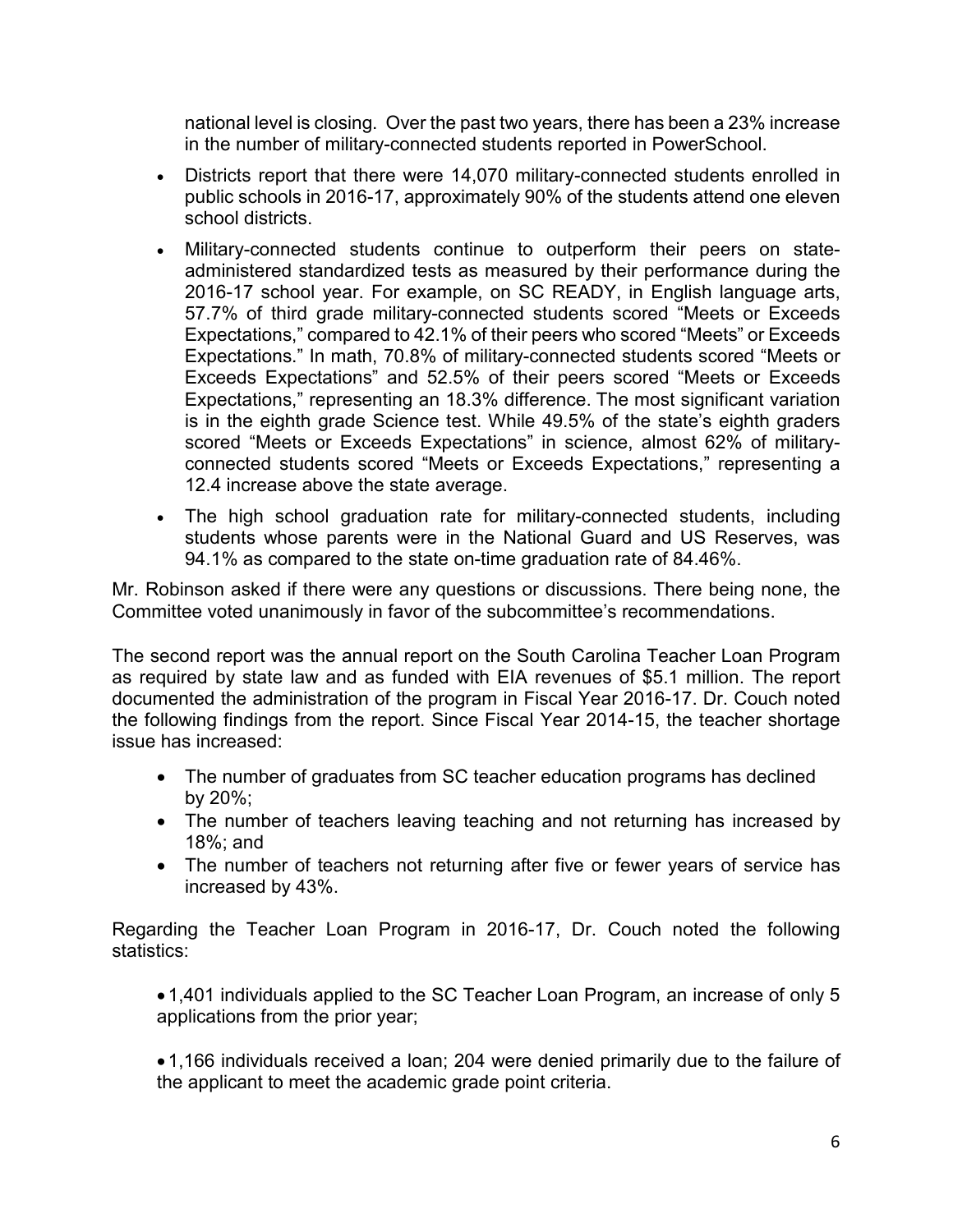•The percentage of male applicants decreased by almost 1%. There was a 4.7% decrease in African American applicants from 2015-16 to 2016-17, the most significant annual drop in African American applicants. In 2016-17, 14% were minorities, compared to 18% in 2012-13.

- •Overwhelmingly, applicants and recipients of the Teacher Loan Program were white females who were Teacher Cadets and were enrolled as undergraduates. In 2016-17, 79.5% were female and 83.5 % were White.
- •There were 7,960 former Teacher Loan recipients employed in public schools in 2016-17.

Dr. Couch noted that the South Carolina Teacher Loan Advisory Committee has proposed changes to the Teacher Loan Program that would require statutory changes. The Subcommittee discussed the changes and was concerned that opening the accelerated loan forgiveness to all teachers might exacerbate the teacher shortage in rural school districts.

Mr. Robinson asked if there were any questions or discussions. There being none, the Committee voted unanimously in favor of the subcommittee's recommendations.

The final action item, Results of the 2017 Parent Survey, were discussed. Dr. Couch focused on the results of questions related to bullying, a topic that received much debate in the General Assembly last session*.* Regarding parents' perceptions of bullying,

- 71.3% of parents believed that their child's teachers or school staff prevented or stopped bullying at school, which means at least one in 4 parents believed that their child has been bullied.
- 63.1% of parents believed that their child's school had an anti-bullying program to prevent or deal with bullying, which means one in three parents do not believe that their child's school has an anti-bullying program.
- When bullying occurred, parents most frequently reported that it occurred in the classroom (12.3%). The second most frequent location for bullying was on the school bus (9.3%), which is consistent with results from the prior year's parent survey.

Dr. Couch also noted the following:

- The number of parent surveys completed and returned totaled 55,844, a slight increase over the prior year. This number reflected an overall response rate of between 30 and 35% of all eligible parents surveyed.
- Responses typically overrepresented the perceptions of parents who had children in elementary schools and underrepresented the perceptions of parents who had children in high school.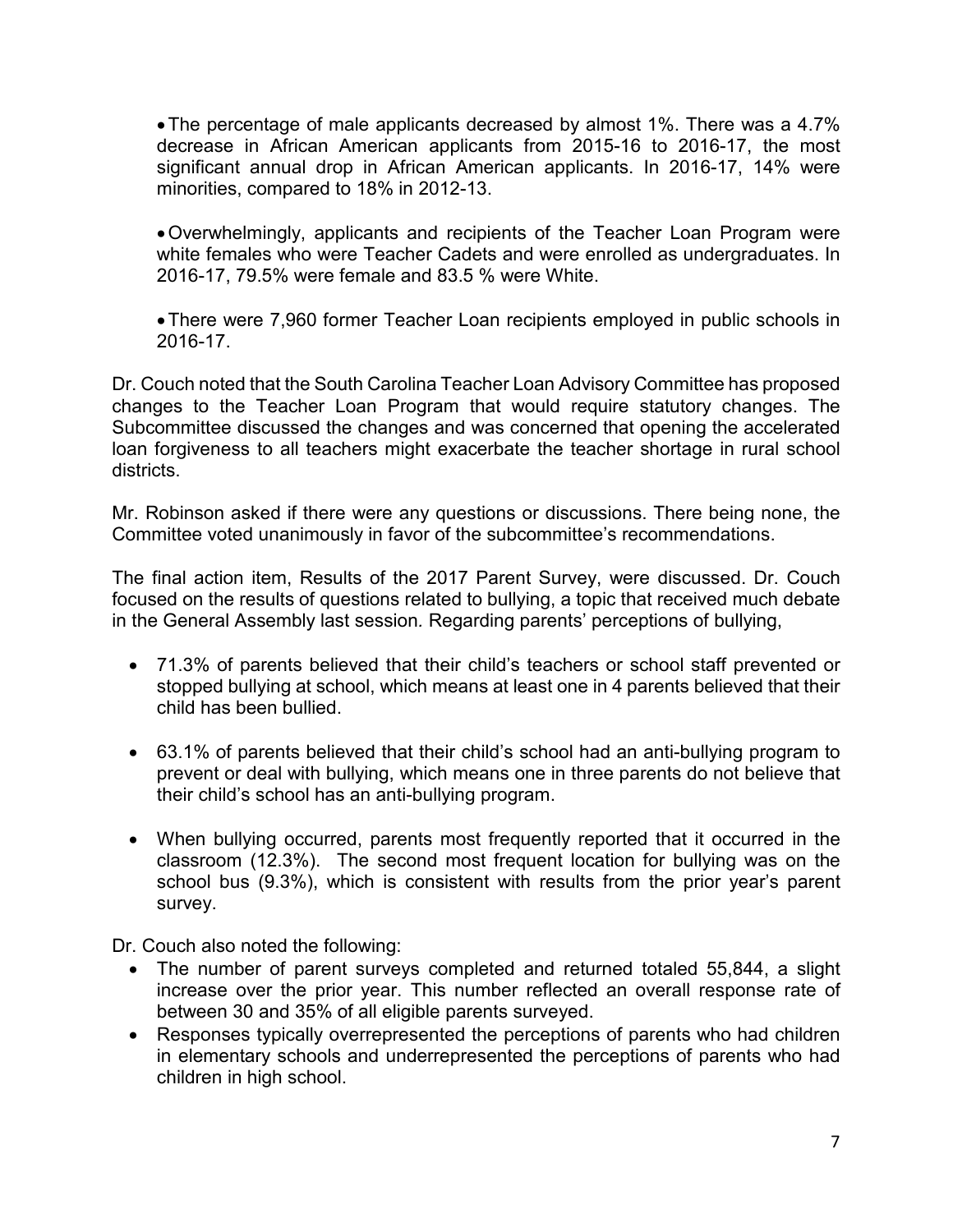- Respondents typically obtained higher educational achievements and had greater median household incomes than the general population of South Carolina
- As in prior years, the "typical" parent responding to the survey was a white female having attended or graduated from college and having a household income of greater than \$35,000.
- With respect to the ethnicity of children in the public schools of South Carolina in 2016-17, parents whose children were African American were underrepresented by 5.4%, and parents whose children were Hispanic were underrepresented by 1.4% in the respondents, while parents whose children were white were overrepresented by 6.5%.
- Parents were asked for the first time about their child's Individual Graduation Plan (IGP). Overall, 81.7% of parents indicated that they were satisfied with the IGP process.
- Between 74% and 87% of parents were satisfied with the learning environment, home and school relations, and physical environment of their child's school.

Mr. Robinson asked if there were any questions or discussions. There being none, the Committee voted unanimously in favor of the subcommittee's recommendations.

## SC Department of Education Response to HumRRO Report #2

Mr. Robinson then explained an action item that was added to the agenda regarding approval of the state assessment program. State law requires the EOC to review the state assessment program for "alignment with state standards, level of difficulty and validity, and for the ability to differentiate levels of achievement, and to make recommendations for needed changes, if any." Further, new and revised assessments that are to be used as accountability measures must be adopted upon the advice and consent of the Education Oversight Committee.

When new College and Career Ready Standards for ELA and math were approved in 2015, the state assessment system had to change. Currently, the accountability system includes SC READY for grades 3 through 8 in ELA and math; Algebra 1 end-of-course assessment; English 1 end-of-course assessment; and Biology 1 end-of-course assessment. The EOC rather than reviewing the assessments, procured the services of an independent evaluation of these assessments. The vendor selected to perform the evaluation was HumRRO, the Human Resources Research Organization. HumRRO has issued two reports that have previously been approved by the EOC that have focused on the validity and reliability of the tests, namely, to answer the following questions:

- Do the tests meet industry requirements?
- Do the tests meet the minimum legal requirements of SC law?
- How could the tests be improved?

The South Carolina Department of Education was then asked to review the recommendations of HumRRO for improving the tests and to respond how the